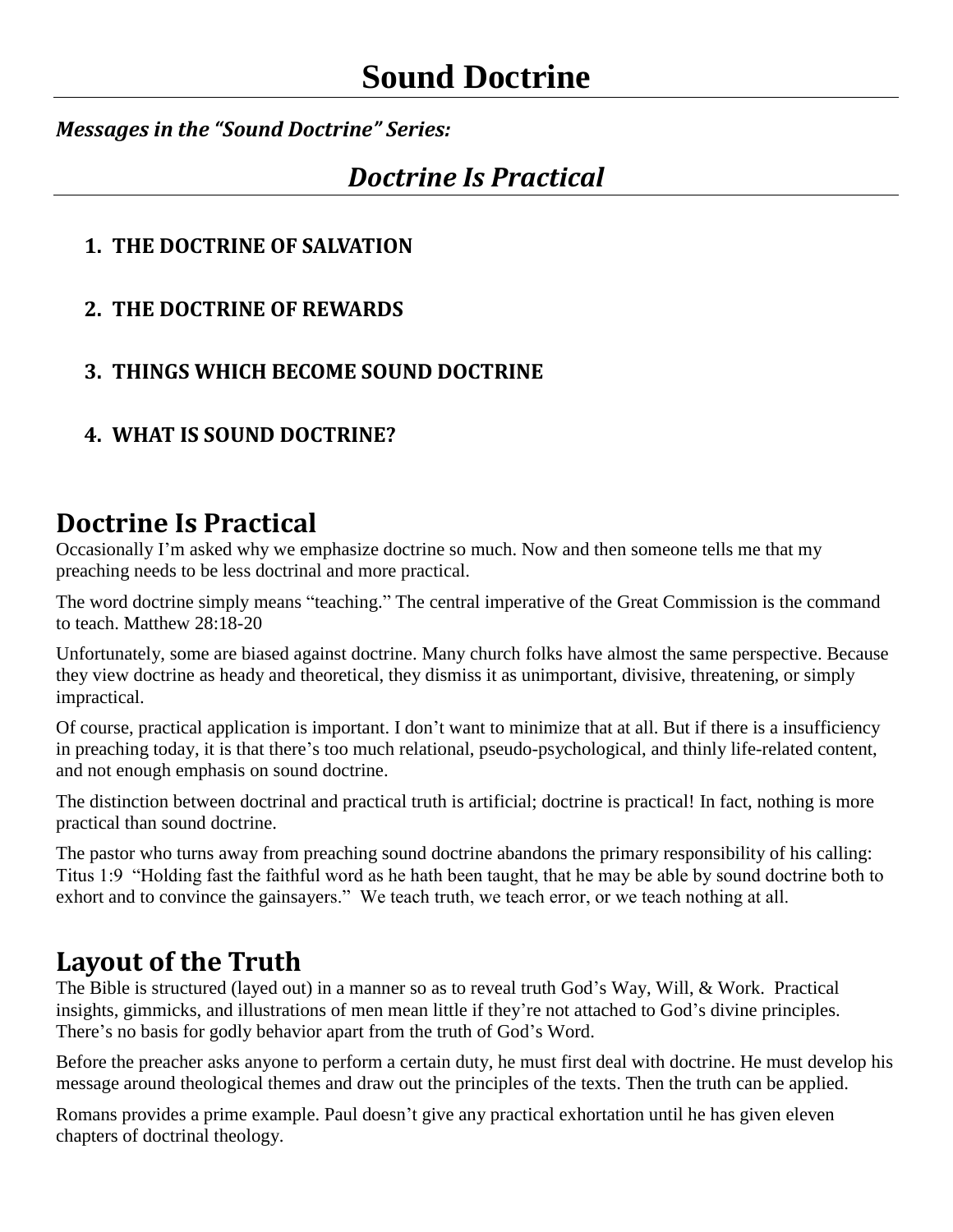Paul develops great truths of Scripture in Romans, culminating in Romans 11:33-36, where he says, "O the depth of the riches both of the wisdom and knowledge of God! how unsearchable are his judgments, and his ways past finding out! For who hath known the mind of the Lord? or who hath been his counsellor? Or who hath first given to him, and it shall be recompensed unto him again? For of him, and through him, and to him, are all things: to whom be glory for ever. Amen."

Then in chapter 12, he turns immediately to the practical consequences of the doctrine of the first 11 chapters. No passage in Scripture captures the Christian's responsibility in the face of truth more clearly than Romans  $12:1-2.$ 

Resting on eleven chapters of profound doctrine, Paul calls each believer to the highest act of spiritual worship—giving oneself as a living sacrifice. Doctrine gives rise to dedication to Christ, the greatest practical act. And the remainder of the book of

The book of Romans goes on to explain the many practical results of one's dedication to Christ. Paul follows the same pattern in Galatians, Ephesians, Philippians, Colossians, and 1 Thessalonians. The doctrinal message comes first. Upon that foundation he builds the practical application, making the logical connection with the word therefore (Romans 1:1; Galatians 5:1; Ephesians 4:1; Philippians 2:1) or then (Colossians 3:1; 1 Thessalonians 4:1).

## **Living of the Truth**

We have placed an inaccurate meaning on the word doctrine. We've made it something abstract and threatening, unrelated to daily living. That has brought about the disastrous idea that preaching and teaching are unrelated to real

living.

The scriptural idea of doctrine includes the entire message of the gospel—its teaching about God, salvation, sin, and righteousness. Those concepts are so tightly bound to daily living that the first-century mind did not see them as something separate from practical truth.

The New Testament church was founded on a solid base of doctrine. First Timothy 3:16 contains what many expositors believe is an early church hymn: "God was manifest in the flesh, justified in the Spirit, seen of angels, preached unto the Gentiles, believed on in the world, received up into glory". There, in capsule form, is the basis of all Christian teaching. Without that, no practical application matters.

## **Leaving of the Truth**

The next few verses of 1 Timothy describe what happens when men depart from the basis of biblical truth: "Now the Spirit speaketh expressly, that in the latter times some shall depart from the faith, giving heed to seducing spirits, and doctrines of devils; Speaking lies in hypocrisy; having their conscience seared with a hot iron; Forbidding to marry, and commanding to abstain from meats, which God hath created to be received with thanksgiving of them which believe and know the truth." (4:1-3).

Dishonesty, lying, hypocrisy, a dulled conscience, and false religious practices all have roots in wrong doctrine.

No ministry activity is more important than rightly understanding and clearly proclaiming sound doctrine. In 1 and 2 Timothy and Titus, Paul commissions two young men to the ministry. His central theme is the importance of adhering to sound doctrine.

Paul charged Timothy: "If thou put the brethren in remembrance of these things, thou shalt be a good minister of Jesus Christ, nourished up in the words of faith and of good doctrine, whereunto thou hast attained." (1 Timothy 4:6). Paul also goes on to say, "Take heed unto thyself, and unto the doctrine; continue in them: for in doing this thou shalt both save thyself, and them that hear thee." (v. 16).

Titus 2:10 says we "adorn [or honor] the doctrine of God" by how we live. When it comes to affirming sound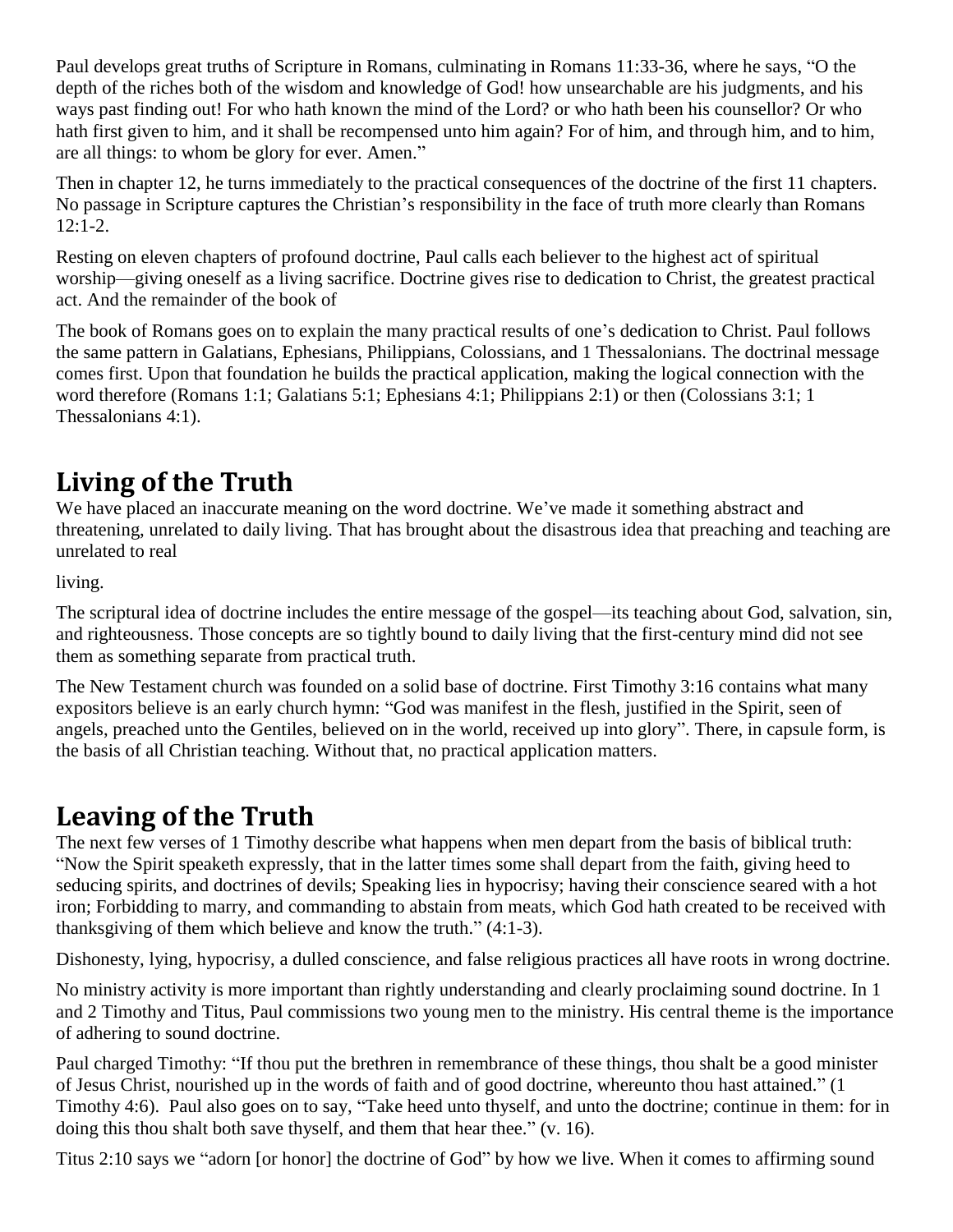doctrine, what we do carries far more significance than what we say. That's why it's disastrous when a pastor, seminary professor, or any kind of Christian leader fails morally. The message he proclaims is that his doctrine becomes merely an intellectual exercise.

## **Listening to the Truth**

True doctrine transforms behavior as it is woven into the fabric of everyday life. But it must be understood if it is to have its impact. The real challenge of the ministry is to dispense the truth clearly and accurately. Practical application comes easily by comparison.

No believer can apply truth he doesn't know.

Those who don't know the Bible's principles for marriage, divorce, family, childrearing, discipline, money, debt, work, service to Christ, responsibilities to the poor, care of widows, response to governments, eternal rewards, and other teachings will not be able to apply them.

Those who don't know what the Bible teaches about salvation cannot be saved. Those who don't know what the Bible teaches about holiness are incapable of dealing with sin. Thus they are unable to live fully to God's glory and their own individual happiness.

## *THE DOCTRINE OF SALVATION*

The doctrine of salvation, *soteriology*, must be the grandest theme in the Scriptures. It embraces all of time as well as eternity past and future. It relates in one way or another to all of mankind, without exception. It even has ramifications in the sphere of the angels. It is the theme of both the Old and New Testaments. It is personal, national, and cosmic. And it centers on the greatest Person, our Lord Jesus Christ.

From God's perspective salvation includes the total work of God in bringing people from condemnation to justification, from death to eternal life, from alienation to filiation. From the human perspective it incorporates all of the blessings that being in Christ brings both in this life and the life to come.

The inclusive sweep of salvation is underscored by observing the three tenses of salvation. (1) The moment one believed he was saved from the condemnation of sin (Eph. 2:8; Titus 3:5). (2) That believer is also being saved from the dominion of sin and is being sanctified and preserved (Heb. 7:25). (3) And he will be saved from the very presence of sin in heaven forever (Rom. 5:9-10).

Why should God want to save sinners? What could be His motivation? Why should He bear the pain of giving His only begotten Son to die for people who had rebelled against His goodness? What could it possibly mean to God to have a family of human beings?

The Bible indicates at least three reasons why God wanted to save sinners:

#### **(1) This was the greatest and most concrete demonstration of the love of God.**

His good gifts in nature and through His providential care (great as they are) do not hold a candle to the gift of His Son to be our Savior. John 3:16 reminds us that His love was shown in His gift, and Romans 5:8 says that God proved conclusively that He loved us by the death of Christ.

### **(2) Salvation also gives God a display of His grace throughout all eternity (Eph. 2:7).**

Each saved person will be a special trophy of God's grace forever. Only redeemed human beings can provide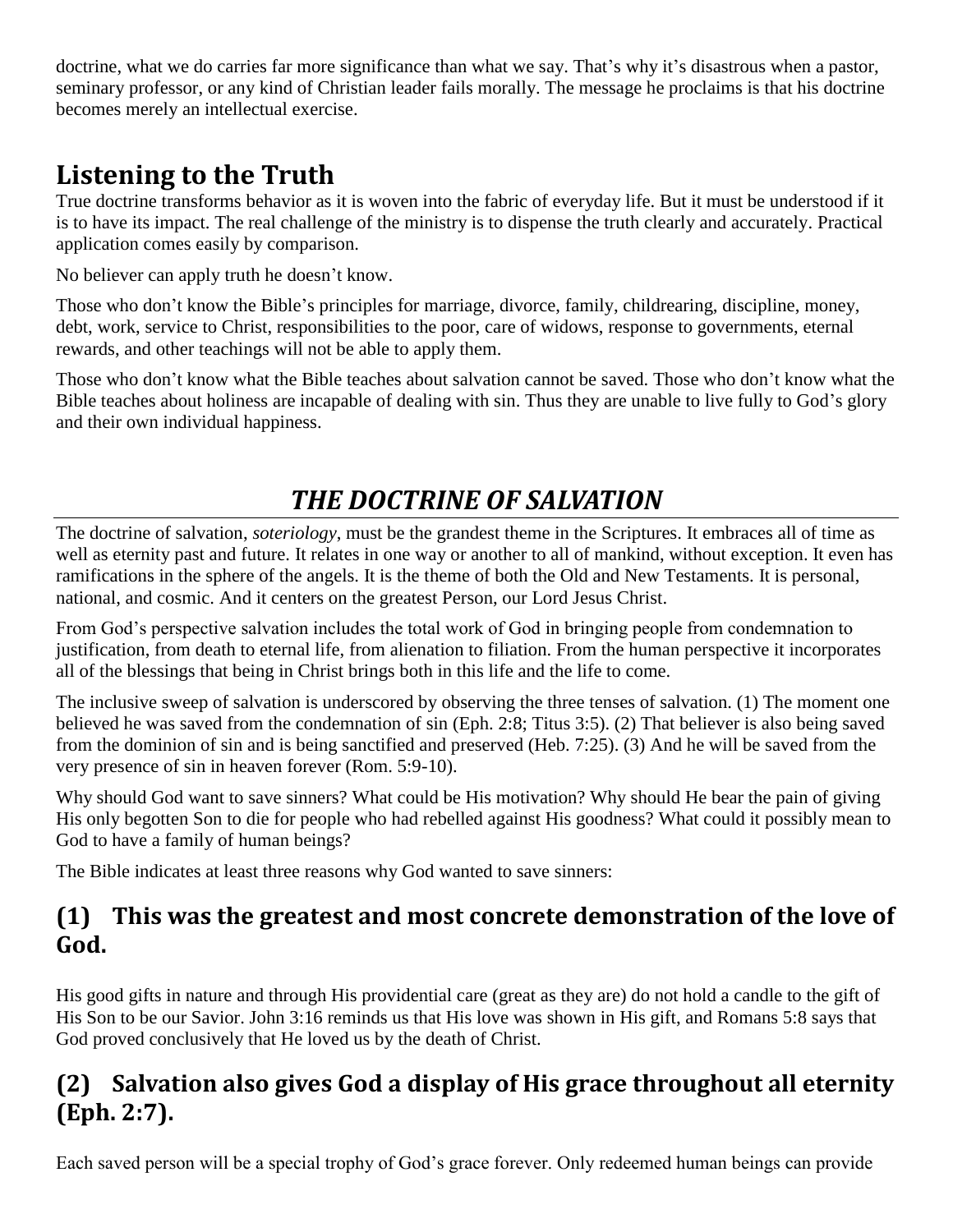this display,

#### **(3) God also wanted a people who would do good works in this life and thus give the world a glimpse, however imperfect, of God who is good (v. 10).**

Without the salvation Christ provided these things would not be possible.

This salvation is tremendously important. In only two instances does the New Testament pronounce a curse on Christians for failure to do something. One is not loving the Lord (1 Cor. 16:22), and the other is not preaching the Gospel of grace (Gal. 1:6-9). Not comprehending clearly the doctrine of salvation can lead to proclaiming a false or perverted Gospel, and many statements of the Gospel one hears today may well come under this curse. Gratefully, the grace of God overpowers our unclear presentations, and people are saved in spite of, though not as a result of, an unclear or misstated Gospel.

Positively, this doctrine is crucial - simply because a Gospel witness is the responsibility of all believers. For the preacher it is even more important, for he is the link between God and the unregenerated person, and his message must be clear (Rom. 10:14-15). Lewis Sperry Chafer, whose ministry began in evangelism, still thought near the end of his life that "in a well-balanced ministry, Gospel preaching should account for no less than 75 percent of the pulpit testimony. The remainder may be for the edification of those who are saved"

This certainly highlights the importance of studying and understanding this great doctrine of salvation.

# *The Doctrine of Rewards:*

#### **The Judgment Seat (Bema) of Christ**

One of the prominent doctrines of the New Testament is the Doctrine of Rewards and the Judgment Seat of Christ. It is a doctrine often ignored.

Though it is tremendously serious with eternal ramifications, the judgment seat of Christ is not a place and time when the Lord will mete out punishment for sins committed by the child of God. Rather, it is a place where rewards will be given or lost depending on how one has used his or her life for the Lord.

In 1 Thessalonians 2:19-20, the Apostle Paul drew courage and was motivated by the fact of rewards at the return of the Lord for the church which he mentions in every chapter in this epistle and becomes the primary subject of 2 Thessalonians. The Lord's return and what this means not only to the world but to us individually is a very prominent subject of the New Testament.

It is significant that among the final words of Revelation, the last book of the Bible, we find these words of the Lord:

Rev. 22:12, "And, behold, I come quickly; and my reward is with me, to give every man according as his work shall be."

While salvation is a free gift, there are rewards given for faithfulness in the Christian life and loss of rewards for unfaithfulness. Rewards become one of the great motives of the Christian's life or should. But we need to understand the nature of these rewards to understand the nature of the motivation. Some people are troubled by the doctrine of rewards because this seems to suggest "merit" instead of "grace," and because, it is pointed out, we should only serve the Lord out of love and for God's glory.

Of course we should serve the Lord out of love and for God's glory, and understanding the nature of rewards will help us do that. But the fact still remains that the Bible promises us rewards. God gives us salvation. It is a gift through faith, but He rewards us for good works. God graciously supplies the means by which we may serve Him. Indeed, He works in us both to will and to do as we volitionally appropriate His grace (Phil. 2:12-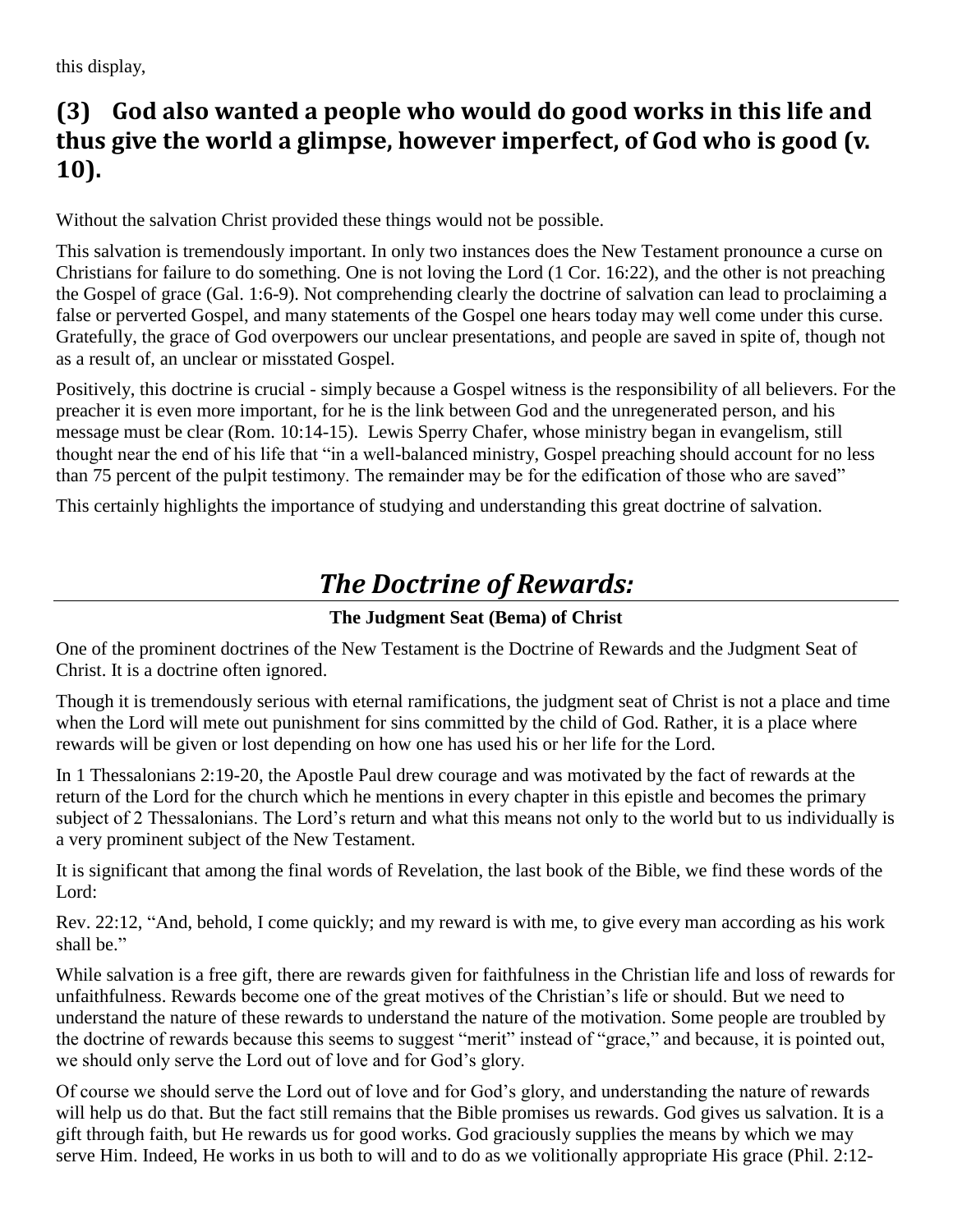13), but the decision to serve, and the diligence employed in doing so, are our responsibility and our contribution and God sees this as rewardable. Compare the following passages:

1 Corinthians 15:10 "But by the grace of God I am what I am: and his grace which was bestowed upon me was not in vain; but I laboured more abundantly than they all: yet not I, but the grace of God which was with me."

Colossians 1:29 "Whereunto I also labour, striving according to his working, which worketh in me mightily."

Other Key Verses on Rewards: Rom. 14:10-11; 1 Cor. 3:11-15; 2 Cor. 5:9-10; 1 John 2:28; Rev. 3:11-12.

## *THINGS WHICH BECOME SOUND DOCTRINE*

#### **Titus 2:1 "But speak thou the things which become sound doctrine:"**

There are three great fundamental truths that constitute the basis of our Christian faith:

## *I. WHAT THE BIBLE TEACHES ABOUT MAN*

- 1. Man is a sinner by nature Romans 5:12; Psalm 51:5
- 2. Man is a sinner by choice Isaiah 53:6
- 3. Man cannot save himself from sin Titus 3:3-7

# *II. WHAT THE BIBLE TEACHES ABOUT SIN*

- 1. Sin is appealing to all men Ephesians 2:1-3
- 2. Sin alienates man from God Isaiah 59:2.
- 3. Sin produces spiritual death Romans 6:23.

# *III. WHAT THE BIBLE TEACHES ABOUT GOD*

- 1. God will eternally condemn the unrepentant sinner Lk. 13:3
- 2. God desires the salvation of every man 1 Tim. 2:4; II Peter 3:9
- 3. God completely forgives the repentant sinner I John 1:9; Isaiah 43:25.

# *WHAT IS SOUND DOCTRINE?*

We read in Titus 2:1, "But speak thou the things which become sound doctrine." The word "speak" is a word that describes an ordinary conversation. It is in the present tense, thus speaks of one keeping on speaking. Paul is talking about things that are to be constantly and continually discussed, taught and preached.

What is it that is to be constantly talked about? It is "sound doctrine." The word "sound" is found 5 times in Titus and is a word that means "being well" or "healthy." We get our English word "hygiene" from this word. Paul is talking about doctrine that promotes and produces healthy Christian lives.

Ephesians 4:14 admonishes us "that we should no longer be children, tossed to and fro and carried about with every wind of doctrine…"

Colossians 2:7 urges us to be "rooted and built up in Him and established in the faith, as you have been taught, abounding in it with thanksgiving."